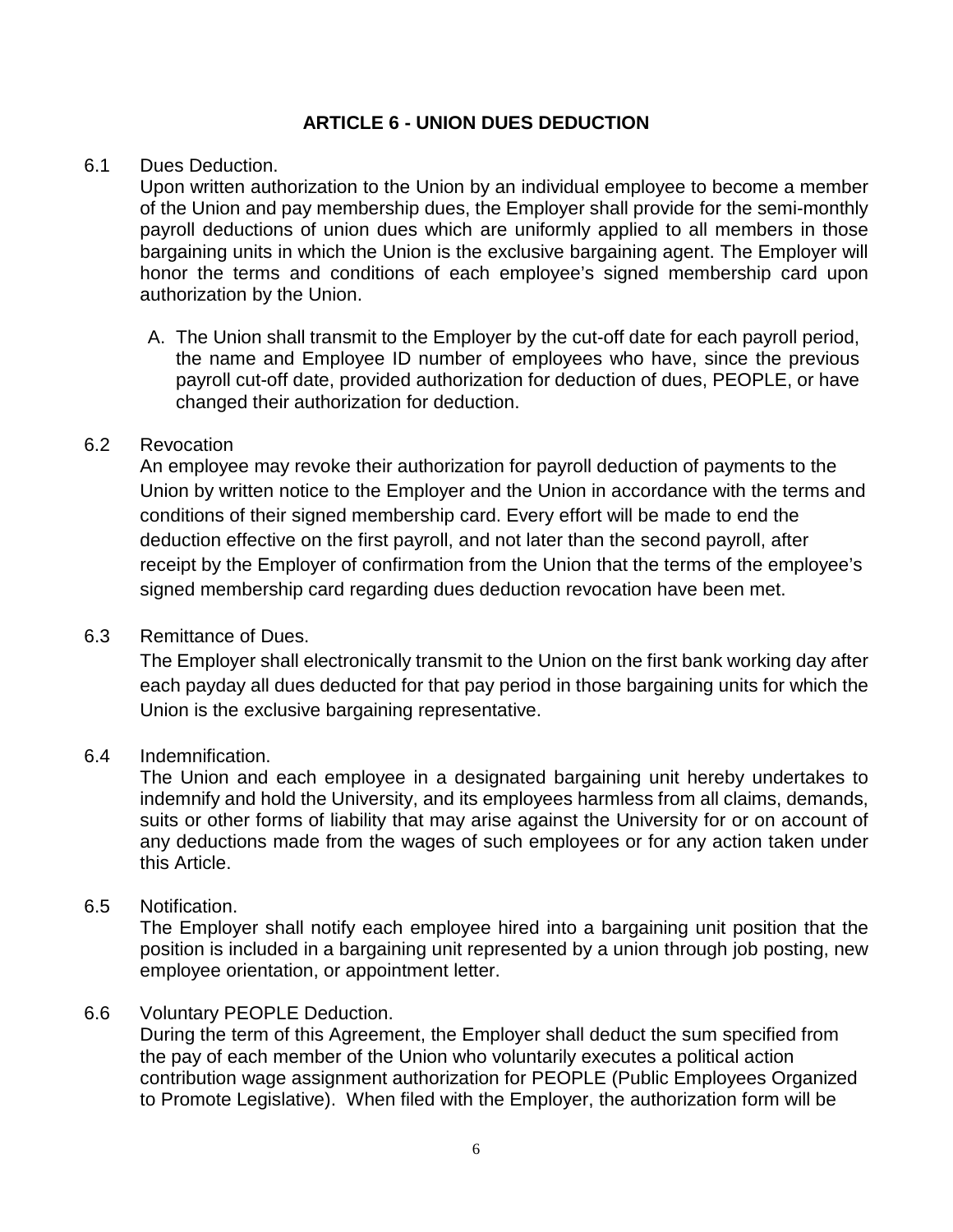honored in accordance with its terms. The amount deducted and an electronic roster of all employees using payroll deduction for voluntary political action contributions will be promptly transmitted to the Union by a separate check payable to its order. Upon issuance and transmission of a check to the Union, the Employer's responsibility shall cease with respect to such deductions. The Union and each employee authorizing the assignment of wages for the payment of voluntary political action contributions hereby undertakes to indemnify and hold the Employer harmless from all claims, demands, suits or other forms of liability that may arise against the Employer for or on account of any deduction made from the wages of such employee.

- 6.7 The parties agree that the Employer may charge the WFSE one quarter of one percent (.25%) of all amounts annually donated to cover the administration of this check off.
- 6.8 The Employer agrees to deduct from the wages of any Sergeant or Lieutenant who is a member of the Union deductions for the WFSE/AFSCME Public Safety Protection Program who has submitted a signed authorization for the deduction to the Employer. Authorization for this deduction must be executed in writing by the employee on the WFSE/AFSCME Council 28 Public Safety Protection Program Voluntary Payroll Deduction Authorization and submitted to the Employer prior to commencement of the deduction. Authorization cards which are submitted by the 15<sup>th</sup> day of the month shall become effective as of the first day of the next pay period. Deductions shall include a one-time initial deduction amount and an ongoing, monthly deduction amount. Such authorization may be revoked by the employee at any time by giving written notice to the Employer with a copy to the Union. The Employer agrees to remit electronically any deduction made pursuant to this provision to the union no later than the 10th of month following the payroll period from which it was deducted together with an electronic report showing:
	- a. Employee name
	- b. Unique employee system identification number
	- c. Amount deducted; and
	- d. Deduction name (PSPP)

### 6.9 Listing of Employees.

a. Authorized Use - All Reports

The information contained in the requested reports would be provided to each Union for the sole and exclusive purpose of enabling the Union to fulfill their representational responsibilities as the collective bargaining representative for the UW employees about whom the information is requested. No personally identifiable data will be published or shared by any Union, except among those within each Union with a needto-know for the purpose of enabling the Union to fulfill its representational responsibilities as the collective bargaining representative for the University employees about whom the data or information is requested.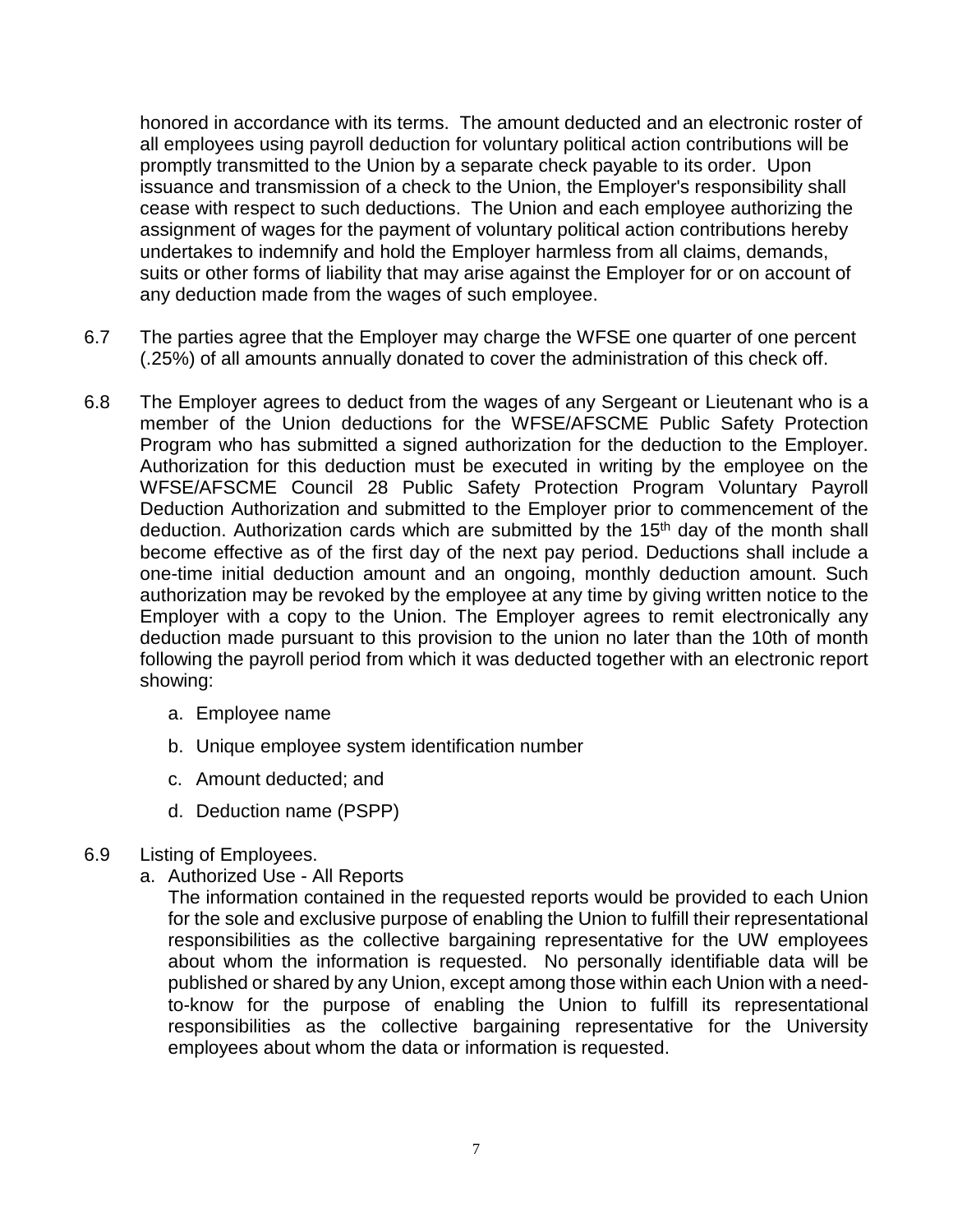Information provided pursuant to this Section will be maintained by the Union in confidence according to the law. The Union will indemnify the Employer for any violations of employee privacy committed by the Union pursuant to this Section.

# **Each pay period UW shall provide the following four reports electronically in EXCEL format**

## **A. Total Compensation and deductions**

Name Home Address Home phone Cell phone Work phone Work location (building) Work location (address) Work station or office (suite and/or number) Employee ID number Personal Email UW email UW mailbox Employment status Employment status effective date Job classification **Department** Pay grade Pay step Pay rate salary Hourly rate **Supervisor** Supervisor email Race Gender DOB Date of hire Job title Job class code **Shift** Deduction amount dues Deduction amount other Deduction amount PEOPLE Total wages for the pay period Total base pay for pay period Total overtime pay for pay period Total overtime hours per pay period Total hours worked in the pay period Days in the pay period Total hours for each class/type of differential and or/ premium pay for the pay period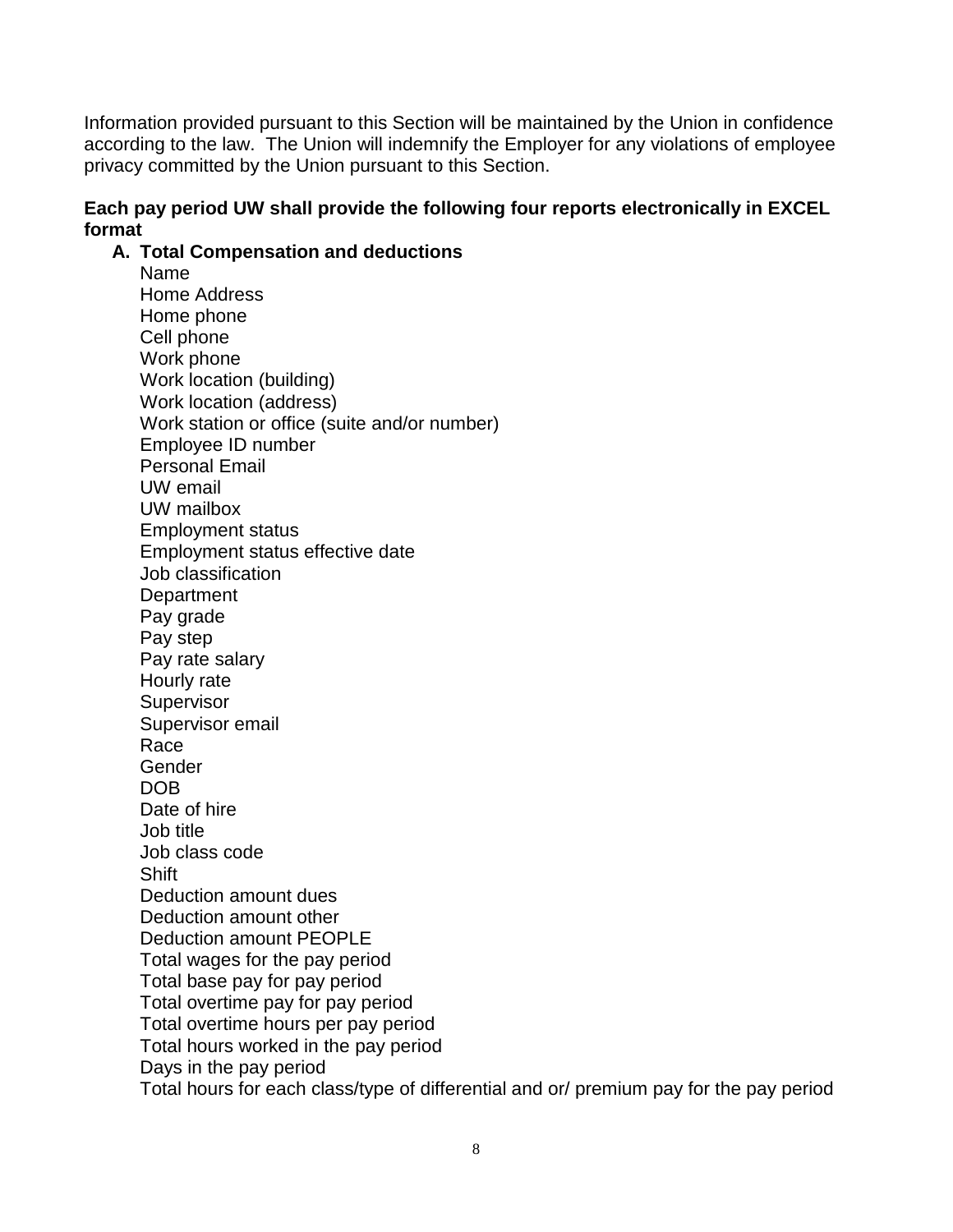Total wages for each class/type of differential and or/ premium pay for the pay period Total wages year to date. Pension plan enrollment (which plan) Position number Medical plan enrollment (which plan) Bargaining Unit Total FTE Anniversary date (step date) Employment status (regular fulltime, regular part time, hourly, fixed duration part time, fixed duration full time)

# **B. All appointment list**

All information above with wages and codes organized by appointment including:

- a. ld by each worker.
- b. Appointment budget number(s)
- c. Beginning date
- d. End date
- e. Department and /or hiring unit
- f. College/Org name
- g. Job Classification
- h. Job Classification Code
- i. Full time salary or hourly rate
- j. Appointment/FTE Percentage
- k. Appointment status
- l. Appointment term
- m. Distribution line information.
- n. Position number
- o. Earnings in last pay cycle
- p. Hours worked in last pay cycle
- q. FTE in last pay cycle

### **C. Change Report**

Name, Job classification, Job classification code, Department, Employee id, Original hire date, Status change date, Termination/separation date if any, Reason for status change, nature of status change, Reason for termination/separation LOA effective date, Nature of LOA New hire date New Hire